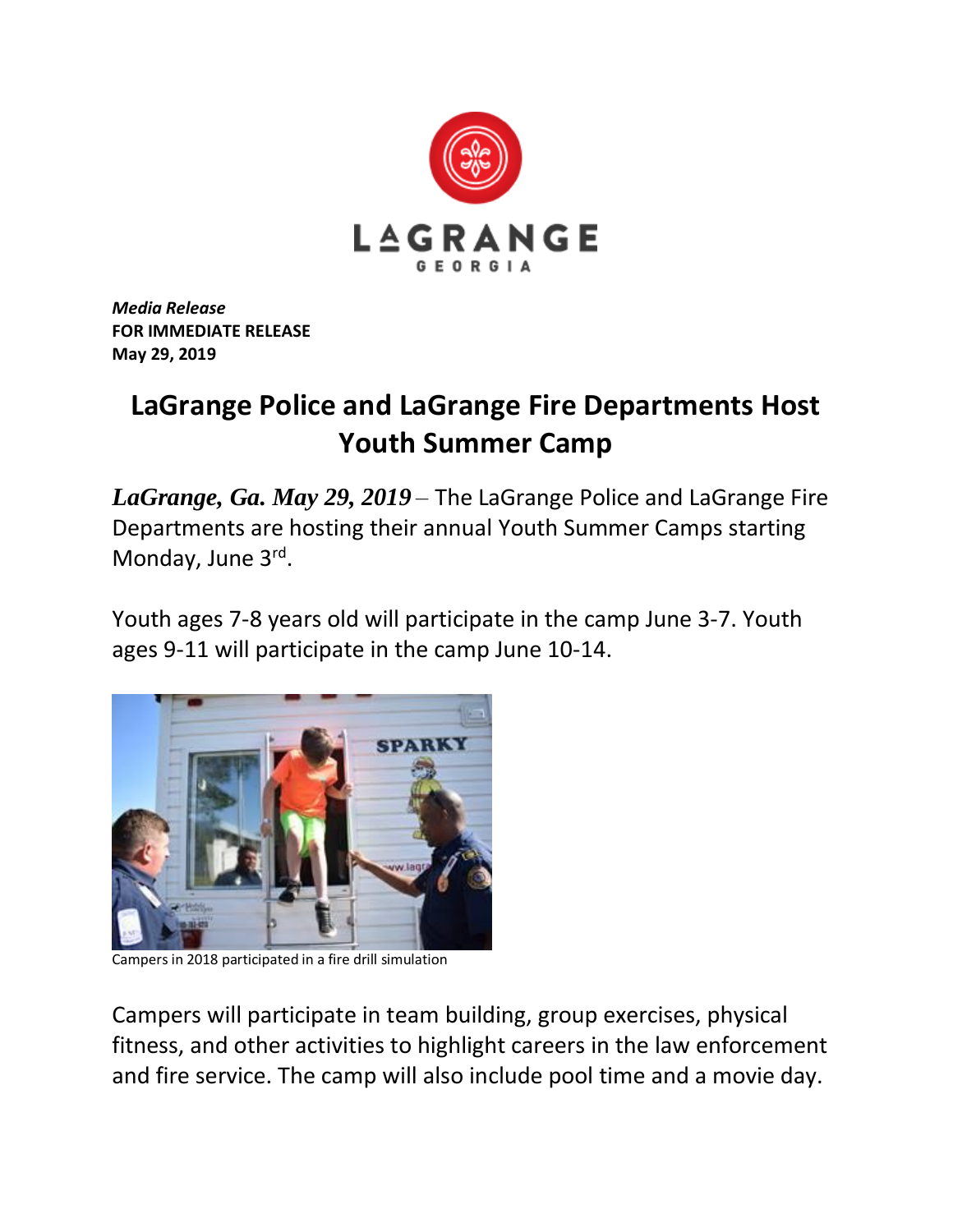The camp is free and open to the public. There are currently spots open.



Campers interact with LPD's K9 unit

The media is welcome to attend.

For more information and a camp application email [astrickland@lagrangega.org](mailto:astrickland@lagrangega.org) or call 706-883-2637.

First 40 applicants in each age group will be accepted. There is still space available.

**WHO:** LaGrange Police/Fire Departments

**WHAT:** Youth Summer Camp

**WHEN**: Monday-Friday, June 3-7 & Monday-Friday, June 10-14

**WHERE:** Mike Daniel Recreation Center, 1220 Lafayette Pkwy in LaGrange

**WHY:** To educate youth about public safety, police, and fire